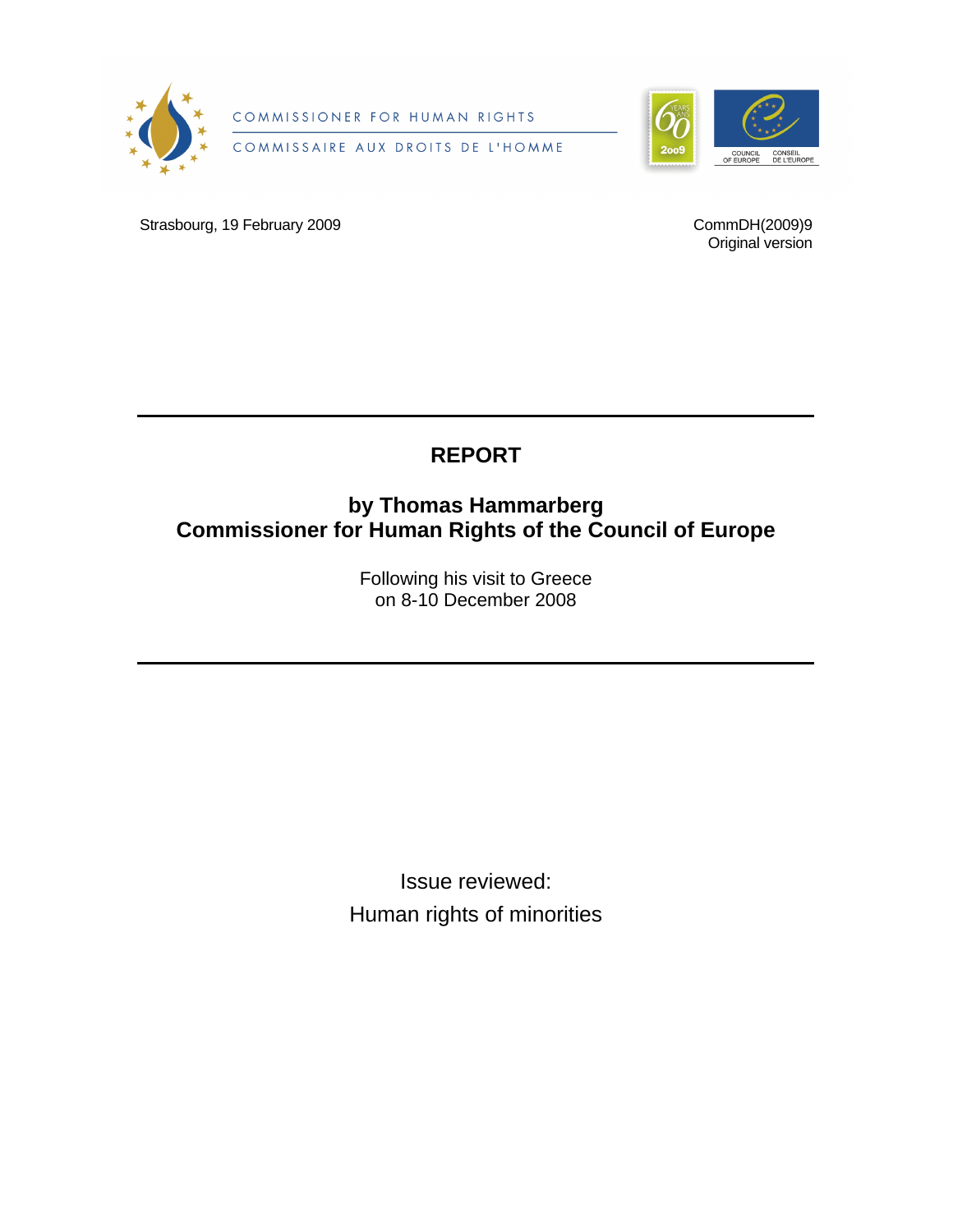#### **Executive Summary**

Commissioner Thomas Hammarberg and his delegation visited Greece, including the Evros department, from 8 to 10 December 2008. In the course of this visit the Commissioner held discussions with state authorities and non-governmental, national and international organisations on certain human rights issues, including minorities. The Commissioner held also discussions and had contacts with members of minority groups.

In the present Report, following an overview of the main features of and issues relating to minorities in Greece, the Commissioner focuses on the following major points:

**I. Minorities and the right to freedom of association:** The Commissioner remains concerned by the authorities' refusal to recognize the existence of any other kind of minority except for the 'Muslim' one and the over-restrictive practice of Greek courts which by proceeding to a preventive, in effect, control of certain applicant minority associations have refused to register them. Also of serious concern has been the radical measure of the dissolution of a minority association that used to operate in Greece for decades. In this context, the Commissioner expresses his worry that this situation has led in fact to a number of relevant applications before and of unanimous judgments against Greece by the European Court of Human Rights. The Commissioner calls upon the Greek authorities to adopt urgently all necessary measures in order to make possible the effective enjoyment by minority members of their right to freedom of association, in full alignment with the Council of Europe human rights and minority protection standards.

**II. Protection of minority members affected by the application of former Article 19 of the Greek Nationality Code:** The Commissioner welcomes the efforts made by the Greek authorities and urges them to restore immediately the nationality of those minority members who were denationalised under the above provision and have remained in the country. The authorities' attention is drawn to the need to provide special care to any of these persons who are elderly and/or with limited financial means to cover welfare and medical services of which they are in need. As regards minority members who were stripped of Greek nationality under former Article 19 and have remained abroad, the Commissioner calls on the authorities to consider the possibility of providing them, or their descendants, with satisfaction, according to the general principles of international law.

**III. Muftis and application of the Sharia Law in Greece:** The Commissioner takes note of the very serious concerns that have been expressed by competent national and international organizations about the application to Muslim Greek citizens in Thrace of the Sharia Law in family and inheritance law matters by Muftis who are appointed by the Greek state. Given the issues of incompatibility of this practice with European and international human rights standards, the Commissioner recommends its review by the authorities, institutionalizing at the same time an open and continuous dialogue with representatives of the Muslim minority on all matters affecting their everyday life and human rights, in accordance with the Council of Europe standards. Any amendment of the current legal framework should be carried out with the direct involvement of the minority concerned that should be fully enabled to participate effectively in cultural and social life and in public affairs. In the meantime, the Commissioner urges the Greek authorities to ensure an effective review and control by domestic civil courts of the judicial decisions which are rendered by Muftis.

Finally, by this Report the Commissioner calls upon the Greek authorities to proceed promptly to the ratification of or accession to certain major Council of Europe treaties, such as the Framework Convention for the Protection of National Minorities, the European Convention on Nationality and the Fourth Protocol to the European Convention on Human Rights.

The Greek authorities' comments are appended to the present Report.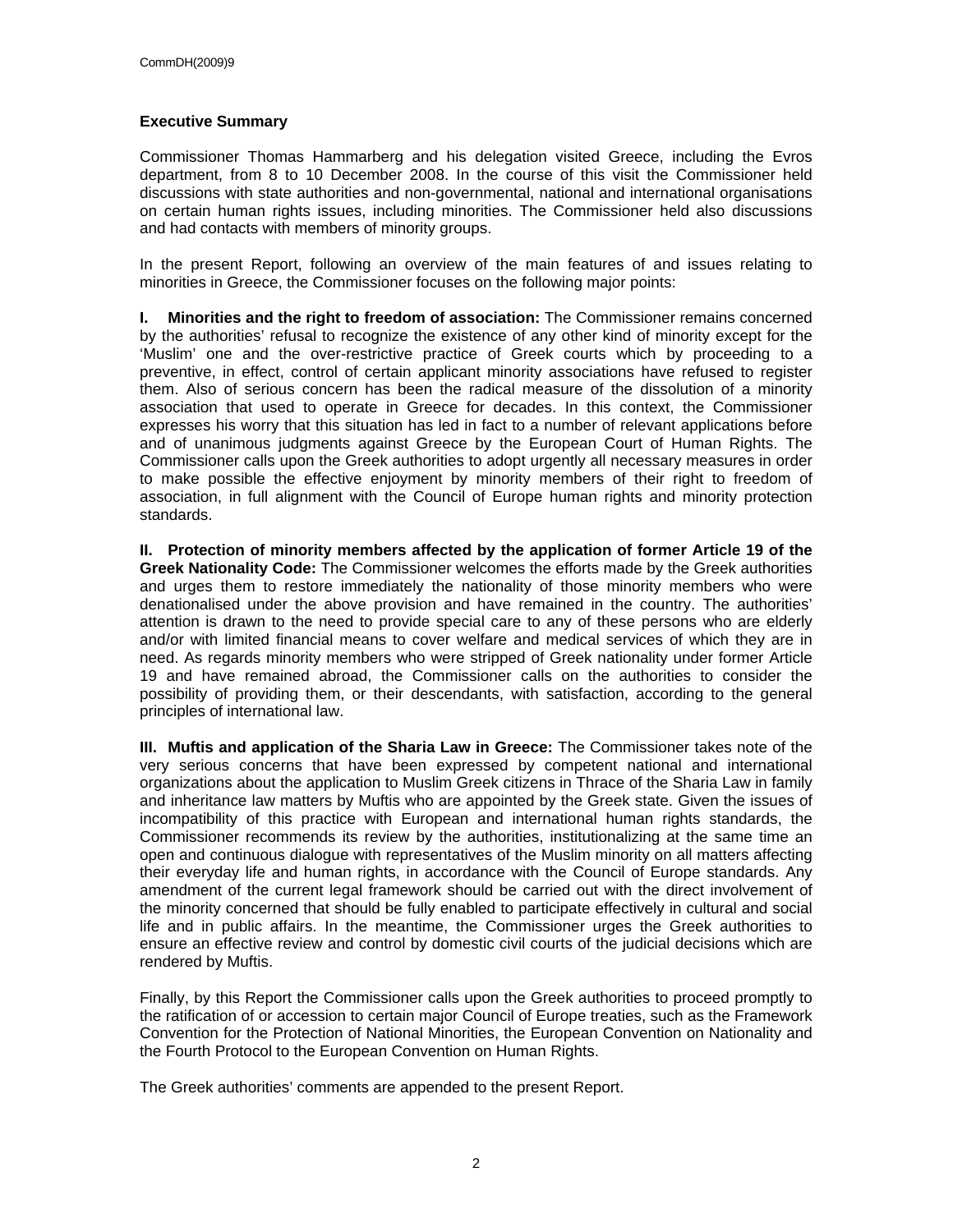#### **I. Introduction**

- 1. The present Report follows a visit to Greece by the Commissioner for Human Rights (the Commissioner) from 8 to 10 December 2008,1 in the course of which he held consultations with a number of state authorities, including Mr Aristides Agathokles, Secretary General of the Ministry of Foreign Affairs. The Commissioner also traveled to Alexandroupolis (Evros department, north-eastern Greece) where he met Mr Osman Ahmet Hatzi, Member of Parliament, Mr Ilhan Ahmed, former Member of Parliament and Mr Mustafa Mustafa, former Member of Parliament. Before his visit the Commissioner received a memorandum from representatives of the political party 'European Free Alliance – Rainbow'.
- 2. The Commissioner sincerely wishes to thank the Greek authorities in Strasbourg, the Evros department and Athens for the assistance that they provided in facilitating the independent and effective performance of his visit.
- 3. Greece, one of the oldest member states of the Council of Europe, has ratified and is bound by the vast majority of the major international and European human rights instruments. Greece also signed in 1997 the Framework Convention for the Protection of National Minorities.
- 4. The Commissioner, in his capacity as an independent and impartial institution of the Council of Europe, wishes to continue his sincere and constructive dialogue with the Greek authorities and to assist them in their efforts to further enhance the effective protection of the Council of Europe human rights standards.
- 5. The protection and promotion of the human rights of non-dominant, minority groups in Europe has always been at the heart of the Commissioner's work. This is because European history has indeed shown that the protection of minorities is essential to stability, democratic security and peace in this continent. Protection afforded by states to nondominant groups is in fact a litmus test for the former's effective observance of and respect for the fundamental human rights principles that should flourish in every pluralist, democratic society.
- 6. In the present Report, after an overview of the main features of minorities in Greece (section II), the Commissioner would like to focus on the following major issues: minorities and the right to freedom of association (section III); protection of minority members affected by the application of former Article 19 of the Greek Nationality Code (section IV); Muftis and application of the Sharia Law in Greece (section V), followed by conclusions and recommendations (section VI).

#### **II. Main features of minorities in Greece**

7. The Commissioner notes that the Greek authorities recognise the existence of only one minority on Greek territory, the 'Muslim' one in western Thrace (north-eastern Greece), by virtue of the Lausanne Peace Treaty of 24 July 1923.<sup>2</sup> This minority group (and the 'Greek inhabitants of Constantinople') had been expressly excluded from the compulsory exchange of populations between Greece and Turkey under the Lausanne Convention of

<sup>1</sup> During his visit the Commissioner was accompanied by his Advisors Mr Nikolaos Sitaropoulos and Ms Silvia Grundmann.

<sup>&</sup>lt;sup>2</sup> Section III of the Lausanne Peace Treaty provided for the protection of the 'Moslem minority' in Greece and the 'non-Moslem minorities' in Turkey. This included, inter alia, protection of life and liberty, freedom of exercise, whether in public or private, of any creed, religion or belief, full freedom of movement and of emigration, equality in treatment and security in law and in fact,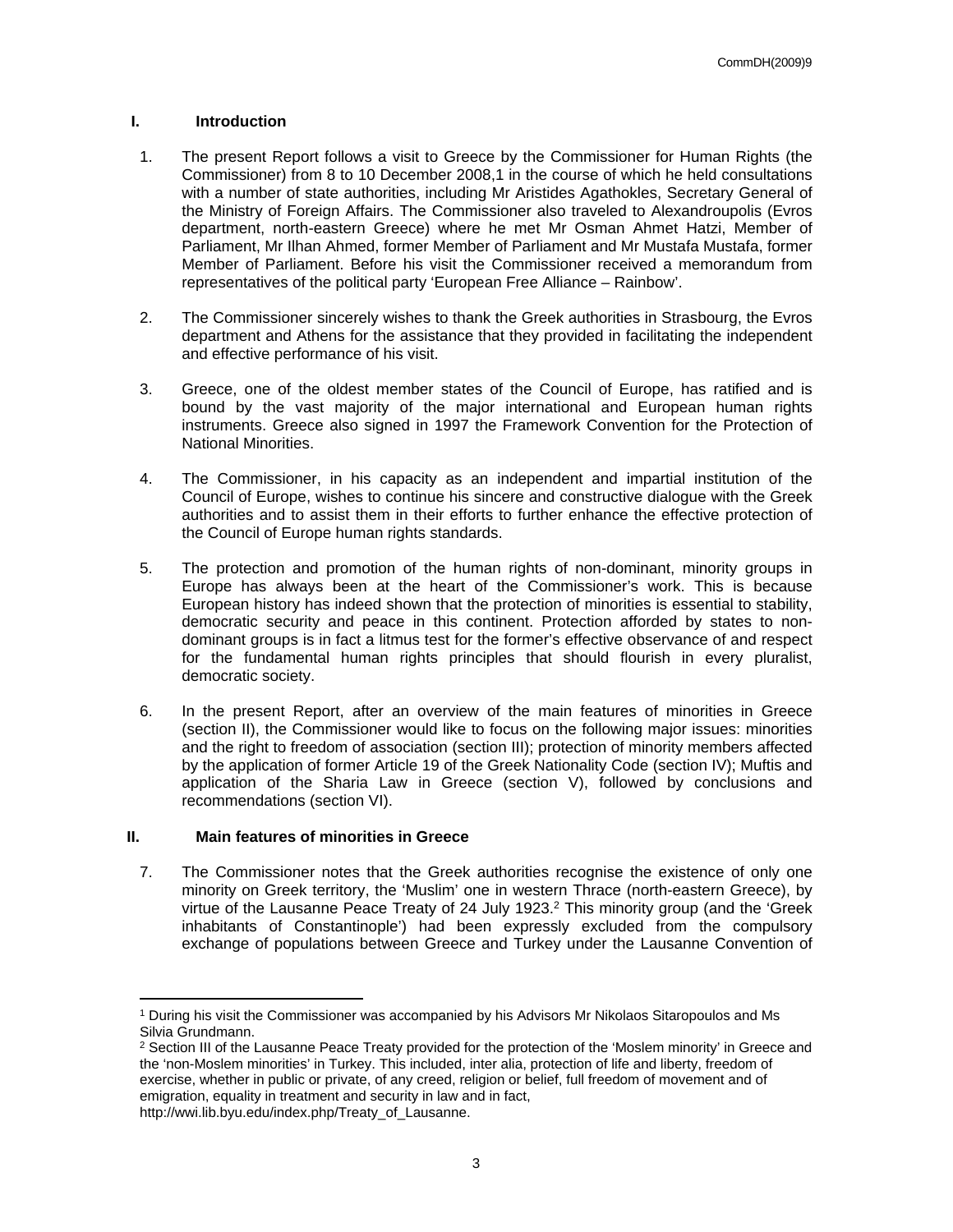30 January 1923.<sup>3</sup> According to the authorities, it now 'numbers around 100 000 persons and consists of three distinct groups, whose members are of Turkish, Pomak or Roma origin'<sup>4</sup>, each representing respectively 50%, 35% and 15% of this minority population.<sup>5</sup>

- 8. At the same time, the Greek authorities have affirmed that Greece 'subscribes to the right of each person to self-identification [and that] the members of the Muslim minority in Thrace are free to declare their origin, speak their language, exercise their religion and observe their particular customs and traditions'.<sup>6</sup> The Commissioner has noted that 'persons of Roma origin' outside Thrace are not considered by the Greek authorities as members of a minority but of a 'vulnerable social group'.<sup>7</sup>
- 9. The Commissioner has observed that despite the non recognition of any other national or linguistic minority, Greek authorities have acknowledged that in northern Greece there exist 'a small number of persons who… use, without restrictions, in addition to the Greek language, Slavic oral idioms, confined to family or colloquial use'. According to the authorities, this 'Slav-oriented group of Greek citizens in [the Greek region of] Macedonia have been freely participating with their own political party in parliamentary elections in Greece'.<sup>8</sup> In fact, in the 2004 elections for the European Parliament this party ('European Free Alliance – Rainbow', based in the town of Florina as from 1995<sup>9</sup>) received 6 176 votes, that is a national percentage of 0,10%.<sup>10</sup>
- 10. The Commissioner takes note of the serious concerns which have been expressed by monitoring bodies of both the Council of Europe and the United Nations about the policy and practice followed so far by Greek authorities vis-à-vis minorities.
- 11. In particular, in its 2004 Third Report on Greece, the European Commission against Racism and Intolerance (ECRI) commented that 'persons wishing to express their Macedonian, Turkish or other identity incur the hostility of the population. They are targets of prejudices and stereotypes, and sometimes face discrimination, especially in the labour market'<sup>11</sup>.
- 12. As regards UN monitoring organs, in 2004 the Committee on Economic, Social and Cultural Rights in its Concluding Observations, after having expressed its concern 'that there is only one officially recognized minority in Greece, whereas there are other ethnic groups seeking that status', urged Greece 'to reconsider its position with regard to the recognition of other ethnic, religious or linguistic minorities which may exist within its territory in accordance with recognized international standards'.<sup>12</sup>
- 13. One year later, the UN Human Rights Committee noted 'with concern the apparent unwillingness of the [Greek] Government to allow any private groups or associations to use

<sup>&</sup>lt;sup>3</sup> Article 14 of the 1923 Treaty of Lausanne (24 July 1923) excluded from the population exchange also 'the inhabitants of the islands of Imbros and Tenedos'.

<sup>4</sup> *Greece's Periodic Report on the implementation of the International Convention on the Elimination of all forms of Racial Discrimination* (2008), paragraph 24, available at: www.ypex.gov.gr.

<sup>&</sup>lt;sup>5</sup> Initial Report of Greece to the UN Human Rights Committee, 15/04/2004, paragraph 899, http://tb.ohchr.org/default.aspx?country=gr.

<sup>6</sup> *Greece's Periodic Report on the implementation of the International Convention on the Elimination of all forms of Racial Discrimination* (2008), paragraph 25, available at: www.ypex.gov.gr.

<sup>&</sup>lt;sup>7</sup> Ibid. paragraphs 7 and 47 ff.

<sup>8</sup> Ibid. paragraph 27.

<sup>&</sup>lt;sup>9</sup> See site of the party at www.florina.org.

 $10$  Ministry of Interior, Results of the 2004 elections for the European Parliament, in Greek, available at: www.ypes.gr.

<sup>11</sup> ECRI, *Third Report on Greece*, 08/06/2004, paragraph 81, available at:

www.coe.int/T/E/human\_rights/Ecri/.

<sup>12</sup> Concluding Observations of 07/06/2004, paragraphs 10, 31, available at: www.ohchr.org.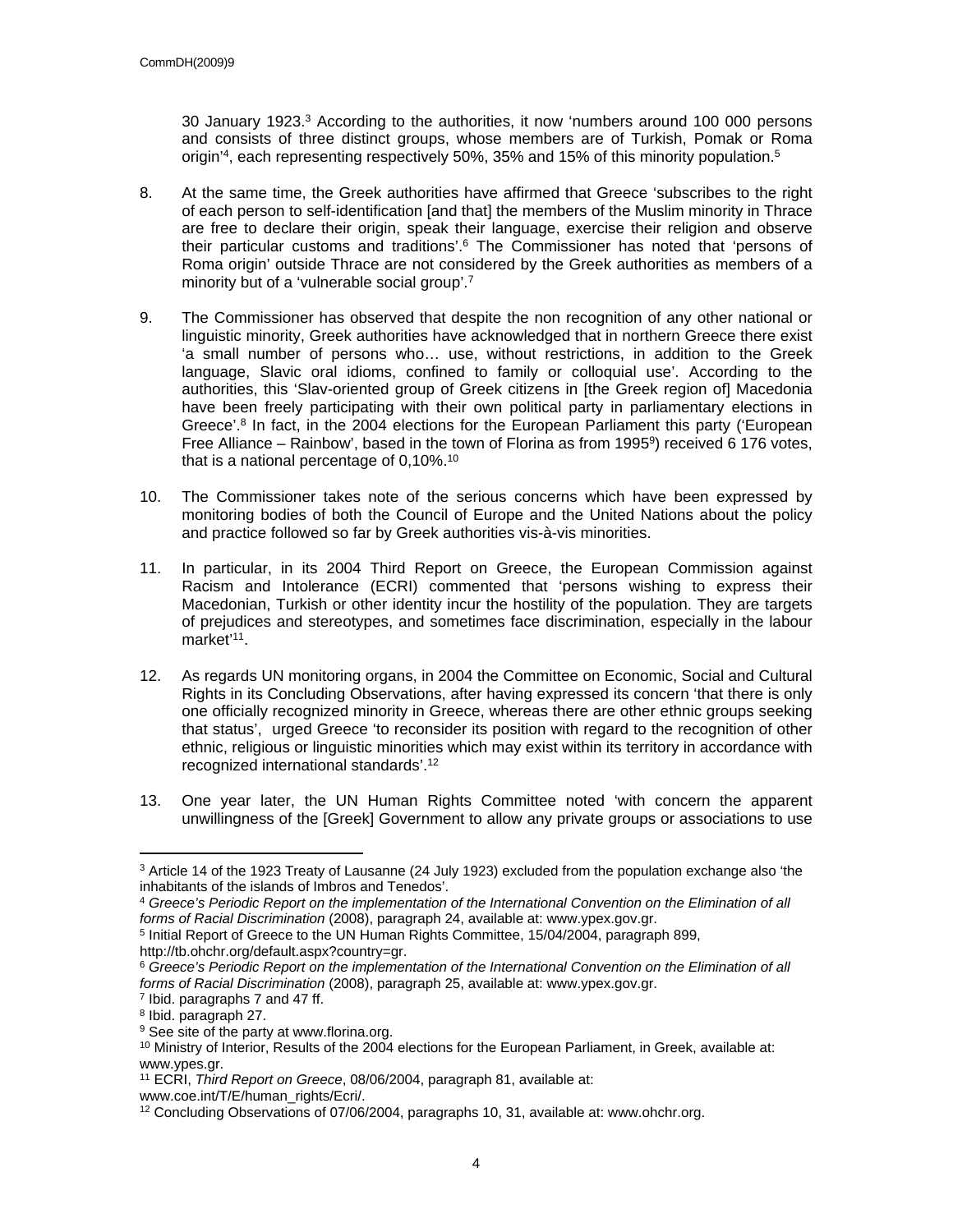associational names that include the appellation "Turk" or "Macedonian", based upon the State party's assertion that there are no ethnic, religious or linguistic minorities in Greece other than the Muslims in Thrace. The Committee note[d] that individuals belonging to such minorities have a right under the [International] Covenant [on Civil and Political Rights] to the enjoyment of their own culture, the profession and practice of their own religion, and the use of their own language in community with other members of their group (art. 27)'.<sup>13</sup>

#### **III. Minorities and the right to freedom of association**

- 14. In its latest Report on Greece, ECRI deplored the fact that, five years after the 1998 judgment of the European Court of Human Rights in the relevant case of *Sidiropoulos and others,<sup>14</sup>* the 'Home of Macedonian Civilisation', a non-profit-making association that a number of Greek nationals who claimed to be of Macedonian ethnic origin aimed to establish in the town of Florina, had not been registered in accordance with the provisions of the Greek Civil Code.<sup>15</sup> The domestic courts' refusal to allow registration of this association had been grounded, inter alia, in a perceived 'intention on the part of the [above association's] founders to undermine Greek territorial integrity' and found that 'the promotion of the idea that there is a Macedonian minority in Greece…is contrary to the country's national interest and consequently contrary to law'.<sup>16</sup>
- 15. The Commissioner has been informed that the above association's legal personality is still not recognized, even though the Greek government submitted to the Council of Europe Committee of Ministers in 2000, before the conclusion by the Committee of the examination of this case under ex Article 54 (now Article 46, paragraph 2) of the European Convention on Human Rights, that 'considering the direct effect today given to judgments of the European Court in Greek law…the Greek courts [would] not fail to prevent the kind of judicial error that was at the origin of the violation found in this case'.<sup>17</sup> ECRI, having noted that 'representatives of the Macedonian community have asked the authorities to recognize their right to self-identification, as well as the existence of a Macedonian national minority', inter alia, encouraged the authorities 'to take further steps toward the recognition of the freedom of association and expression of members of the Macedonian and Turkish communities' in Greece.<sup>18</sup>
- 16. The Commissioner has taken note with particular concern that the Greek authorities' refusal to recognise the existence of any other kind of minority apart from the 'Muslim' one has led in fact to a number of applications before the European Court of Human Rights, especially concerning minority members' right to freedom of association, as provided for by Article 11 of the European Convention.
- 17. One such case has been that of *Bekir-Ousta and others*<sup>19</sup> in which the Court found unanimously against Greece in 2007. This case concerns the competent courts' refusal to allow the registration of the Muslim minority applicants' association that they decided to form in Evros in 1995, under the name 'Association of the minority youth of the Evros Department', on the ground that the applicants intended in fact, through this association, to

<sup>13</sup> Concluding Observations of 25/04/2005, paragraph 20; see also HRC General Comment 23: *The rights of minorities*, 08/04/94, available at: [www.ohchr.org.](http://www.ohchr.org)

<sup>&</sup>lt;sup>14</sup> Sidiropoulos and others v Greece, judgment of 10/07/1998. The Court in this case found unanimously a violation by Greece of the applicants' right to freedom of association enshrined in Article 11 of the European Convention.

<sup>15</sup> ECRI, *Third Report on Greece*, 08/06/2004, paragraph 81, available at:

www.coe.int/T/E/human\_rights/Ecri/.

<sup>16</sup> *Sidiropoulos and others v Greece*, judgment of 10/07/1998, paragraphs 10, 11.

<sup>17</sup> Appendix to the Council of Europe Committee of Ministers Resolution DH(2000)99, of 24/07/2000, available at: www.coe.int/t/cm.

<sup>18</sup> Ibid. paragraph 84.

<sup>19</sup> Judgment of 11/10/2007.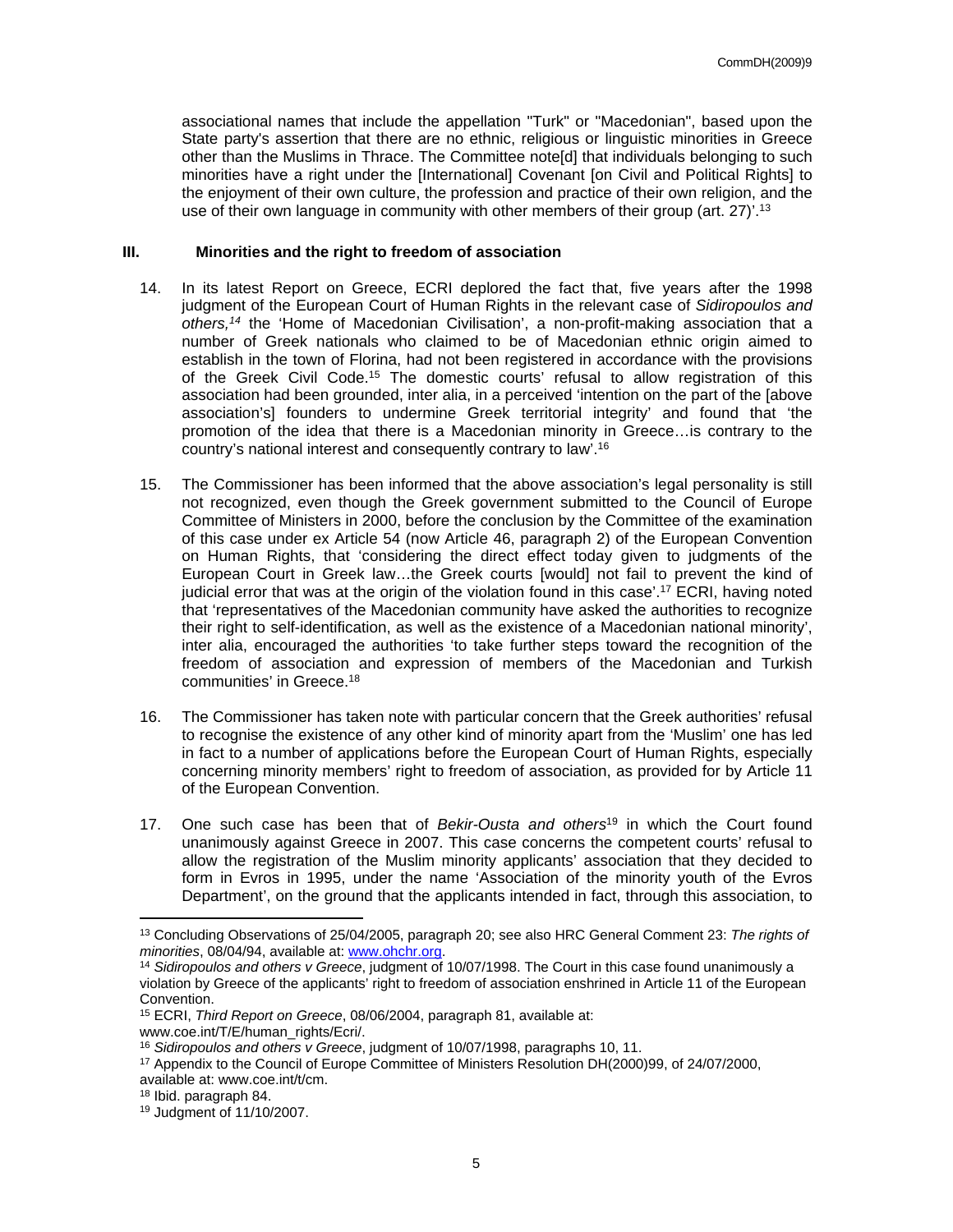promote the idea that an ethnic, as contrasted to a religious, minority existed in Thrace. This, according to the domestic courts, risked creating confusion in the public as to the origin of the members of this association. Having noted that the Greek Constitution and the civil code in fact do not allow the domestic courts to proceed to a preventive control for the establishment of non-profit-making associations, the European Court of Human Rights found unanimously that there had been a violation of the applicants' right to freedom of association, since there was no 'pressing social need' that would have made the nonregistration of the above association necessary in a democratic society.

- 18. The Court, with a similar reasoning, found anew unanimously against Greece in 2008 in the case of *Emin and others v Greece,*<sup>20</sup> which concerns the domestic courts' refusal to allow the registration of the 'Cultural Association of Turkish Women of the Prefecture of Rodopi' that the applicants wished to create in 2001. The national courts deemed that this registration would be against the public order on the ground that the title of the association would create the impression that there exists in Greece a Turkish (national) minority as contrasted to the religious one provided for by the 1923 Lausanne Peace Treaty. To date, the Commissioner has not been informed of any measures by the Greek authorities aimed at the registration of the above associations.
- 19. Of further concern to the Commissioner has been a fourth case that led in 2008 to a new judgment against Greece by the European Court of Human Rights (case of *Tourkiki Enosi Xanthis and others*) <sup>21</sup>. It concerns the dissolution by a domestic court, upon request by the Prefect of Xanthi, of the applicant association which was entitled 'Turkish Association of Xanthi' and aimed, inter alia, at promoting the culture of the 'Turks of western Thrace' and contributing to propagating the cultural, social and religious reforms that took place in Turkey following the regime change by Mustafa Kemal Atatürk.<sup>22</sup> It is noted that the members of this association are part of the officially recognised 'Muslim' minority, of Turkish ethnic origin, and that this association had been registered and operating in Greece under this name since 1936, and under another name, 'House of the Turkish youth in Xanthi' between 1927 and 1936.
- 20. The Court in this case found unanimously another violation by Greece of Article 11 of the European Convention. It judged as unnecessary in a democratic society the 'radical measure' of dissolution of the above minority association by the domestic courts on the ground, inter alia, that the term 'Turkish' in the title and in the memoranda of the above nonprofit association (promoting the idea of existence of an ethnic, not a religious minority in line with the Lausanne Treaty) and the reference to the ideals of Kemal Atatürk ran against public order. The Court, having noted that the applicant association had never in fact appealed to violence, underlined that no matter how shocking and unacceptable may seem to be for the authorities certain points of view or terms used by the association or its members, these should not automatically be viewed as a threat to the public order or the country's territorial integrity, since the essence of democracy consists in fact in its capacity to solve problems through an open debate.<sup>23</sup> The Commissioner has not been informed to date of any measures by the Greek authorities aimed at reregistering the above association.

<sup>20</sup> Judgment of 27/03/2008.

<sup>&</sup>lt;sup>21</sup> Judgment of 27/03/2008. Request for referral to the Grand Chamber was rejected and the judgment became final on 29/09/2008.

<sup>22</sup> Ibid. paragraph 6.

<sup>23</sup> Ibid. paragraph 56.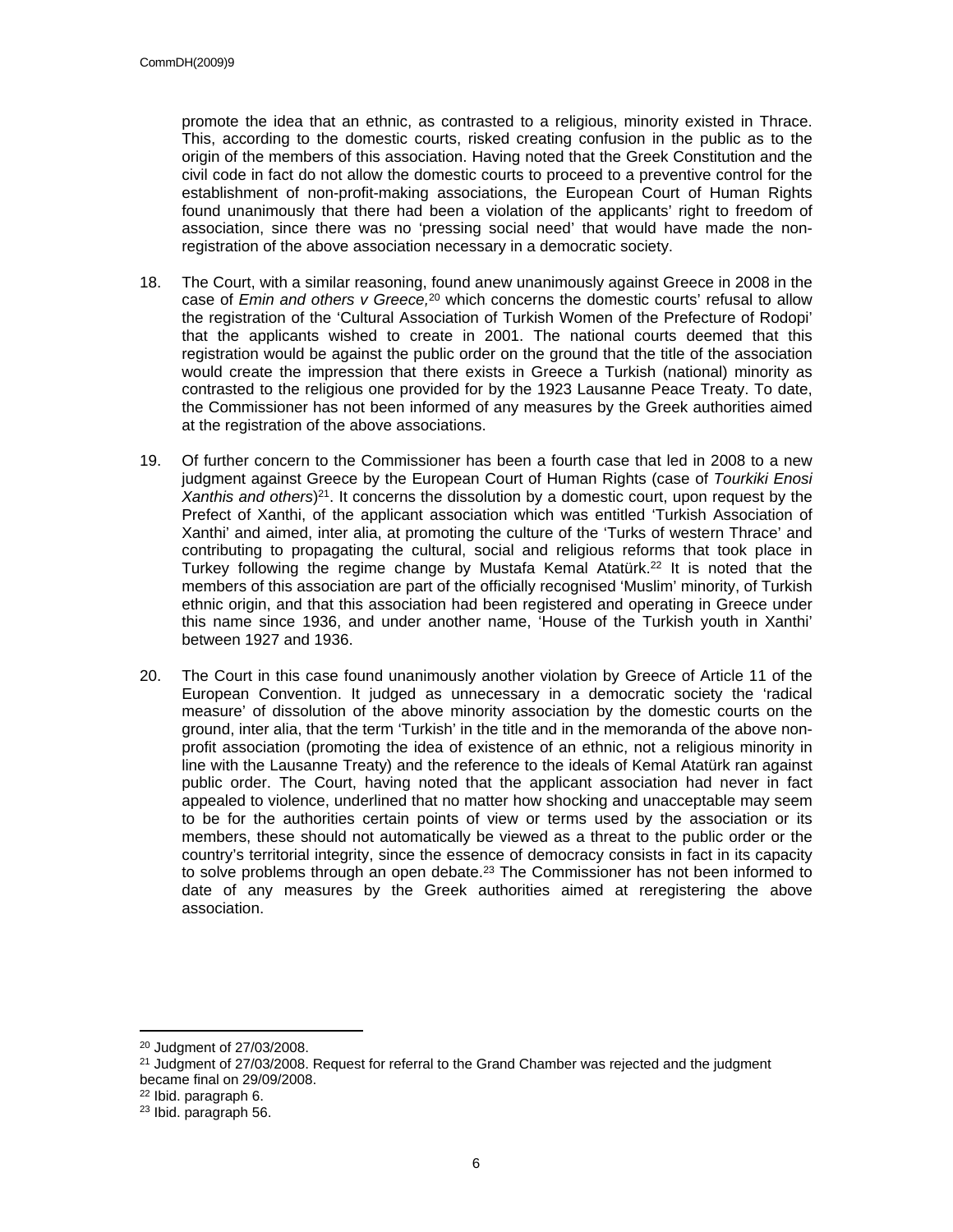#### **IV. Protection of minority members affected by the application of former Article 19 of the Greek Nationality Code**

- 21. Former Article 19 of the Greek Nationality Code (GNC, Legislative Decree (Law)  $3370/1955$ <sup>24</sup> was a provision that was applied from 1955 until 1998. It provided for the denationalisation of 'citizens of different [non-Greek] descent' ('alloyenis', as opposed to 'omoyenis', that is, 'of the same [Greek] descent') who left Greece 'with no intent to return'.
- 22. According to former Article 19 GNC 'a citizen of non-Greek descent ['alloyenis'] who leaves the Greek territory with no intent to return may be declared to be a person who has lost the Greek nationality'. In the framework of Article 19 a Greek citizen of non-Greek descent ('alloyenis') meant an individual with Greek nationality who did not 'originate from Greeks, had no Greek consciousness and did not behave as a Greek [and consequently] it may be concluded that their bond with the Greek nation is completely loose and fragile'.<sup>25</sup>
- 23. It has been widely accepted that the former Article 19 GNC was in contravention of, inter alia, Article 12, paragraph 4, of the International Covenant on Civil and Political Rights (ratified by Greece by Law 2462/1997) which provides that 'No one shall be arbitrarily deprived of the right to enter his own country', as well as to Article 3, paragraph 2, of the Fourth Protocol to the European Convention on Human Rights (this Protocol has not as yet been ratified by Greece) which provides that 'No one shall be deprived of the right to enter the territory of the State of which he is a national'.<sup>26</sup>
- 24. As a consequence of the above provision, from 1955 to 1998 there were approximately 60 000 Greek citizens, including minors, who lost their nationality.<sup>27</sup> The majority of these persons have been of Turkish ethnic origin.
- 25. The European Commission against Racism and Intolerance (ECRI) has noted that Greece has not taken measures that would lead to the reparation of 'the serious consequences that arose from the deprivation of citizenship on the basis of Article 19. In particular, the repeal of Article 19 does not have a retroactive effect.<sup>28</sup> Denationalised persons who have remained in Greece (estimated at 200 persons)<sup>29</sup> and wish to recover their Greek nationality have had to go through the normal naturalization process applicable to aliens, a process that has been described as 'long, expensive and uncertain as regards the outcome, and humiliating for persons who have wrongly lost their citizenship'.<sup>30</sup> During the discussions that the Commissioner had during his visit to Greece with the aforementioned minority members in Thrace the lack of any 'moral compensation' (satisfaction) so far to the forced denationalization victims was particularly brought to his attention.
- 26. The Commissioner has been especially concerned at reports according to which the remaining stateless persons in Greece, most of them middle- and old-aged and of limited financial means, often encounter difficulties in benefiting particularly from health services

<sup>26</sup> According to the Greek National Commission for Human Rights former Article 19 was also unconstitutional, see Greek National Commission for Human Rights, *Decision on the loss of the Greek nationality by virtue of former Article 19 GNC and the procedure for its recovery,* 30/10/2003, available at: [www.nchr.gr](http://www.nchr.gr) (in Greek).

 $24$  Article 19 of the 1955 Code was abolished in 1998 by Law 2623/1998.

<sup>25</sup> Z. Papassiopi-Passia, *Nationality Law,* Athens, Thessaloniki, Sakkoulas Publishers, 2003, p. 159; Z. Papassiopi-Passia, case law commentary, *Armenopoulos,* 1975, 724 ff at 726; Council of State judgment 57/1981, *To Syntagma,* 1982, 87 at 88 (in Greek).

 $27$  Idem.

<sup>28</sup> ECRI, *Third Report on Greece*, 08/06/2004, paragraph 9, available at:

www.coe.int/T/E/human\_rights/Ecri/.

<sup>&</sup>lt;sup>29</sup> In their comments on the draft Report the Greek government noted that 'less than 30' stateless persons of the Muslim minority have now remained in Greece.

<sup>&</sup>lt;sup>30</sup> Idem. Most of the persons who remained abroad have reportedly acquired other nationalities.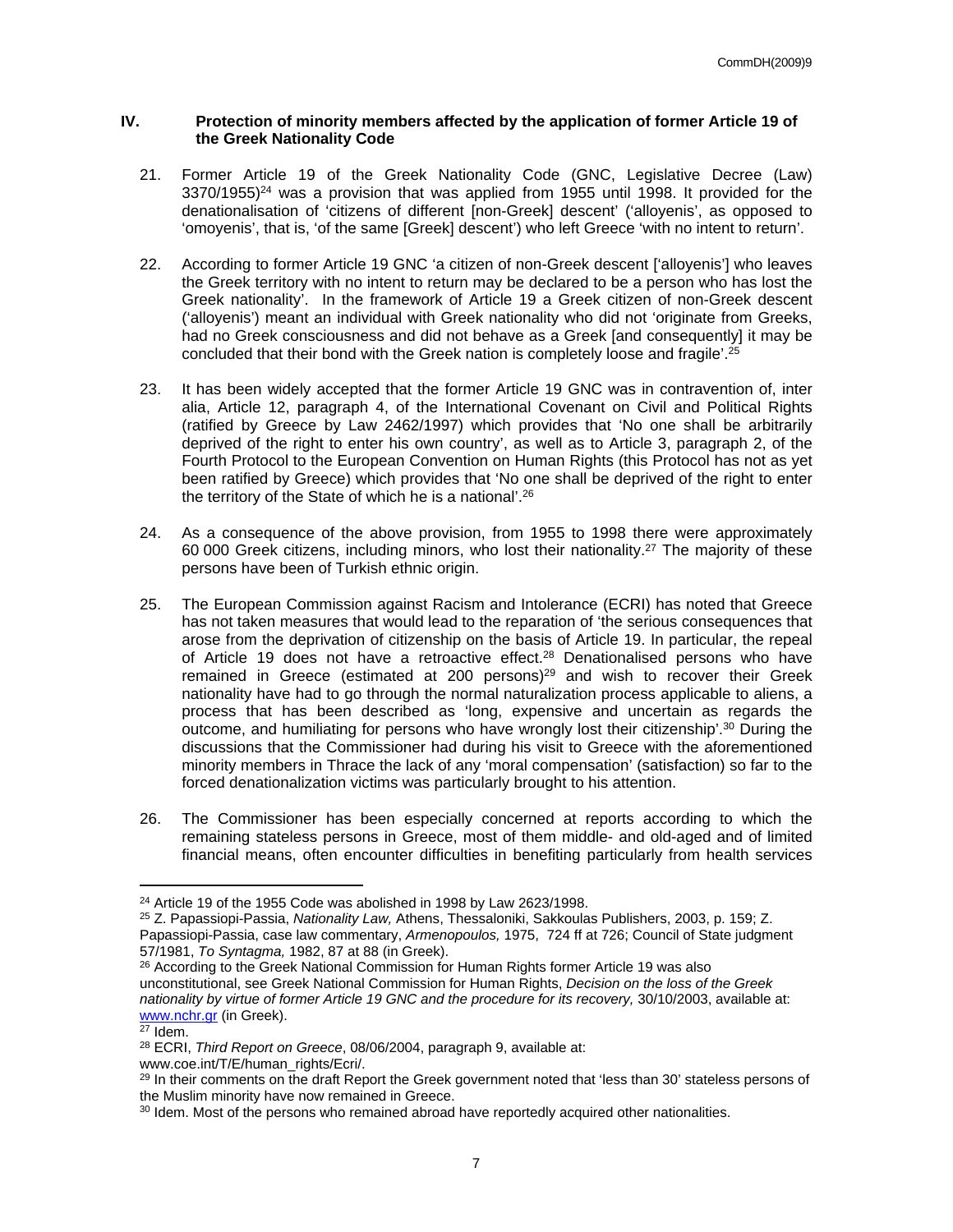when in need thereof. The Commissioner has noted that in 2006 the Greek National Commission for Human Rights called upon the Greek state to urgently provide for coverage of all these particularly vulnerable persons under the state health system.<sup>31</sup>

27. According to the Greek government, '[t]he vast majority of persons deprived of their citizenship by virtue of Article 19 are already foreign citizens and reside outside the Greek territory. The general provisions of the Citizenship Code on the naturalization of foreign citizens may be applicable to them. [The]…"stateless" Muslims, who reside in Thrace…have been provided with special Identity Cards, in accordance with the UN Convention relating to the Status of Stateless Persons… At the same time, the Ministry of Interior has issued instructions to Local Authorities for the speeding up of the procedure for the naturalization of these persons.<sup>32</sup> It is expected that soon Greek citizenship will be granted to the abovementioned stateless persons, who are permanent residents of Greece'.<sup>33</sup> The Commissioner notes with satisfaction that during his conversation with the Secretary General of the Foreign Ministry, Mr Agathokles, on 10 December 2008, the latter confirmed the Greek government's determination to proceed promptly to the restoration of the nationality of the remaining stateless persons who now reside in Greece.

#### **V. Muftis and application of the Sharia Law in Greece**

- 28. The three, currently functioning, Muftis (religious officials and legal experts in the Sharia Law) in Thrace (in the towns of Xanthi, Komotini and Didimoticho) have the status of Greek civil servants. The Muftis are Greek Muslims, graduates of a University-level Islamic school of theology, and appointed by decision of the Minister of Education and Religious Affairs. In accordance with, inter alia, Law 1920/1991 on Muftis, which echoes in effect early  $20<sup>th</sup>$ century treaties concluded between Greece and the Ottoman Empire/Turkey, a Mufti has, in addition to his role as a Muslim legal expert, the exceptional competence to adjudicate, applying the Sharia Law, among Greek Muslim citizens residing in their region upon cases relating to, inter alia, marriage, divorce, alimony, guardianship and inheritance. It is to be noted that Greek Muslims residing on the Dodecanese islands are not subject to Sharia Law but to Greek civil law. The Commissioner notes that in 2006 the Greek National Commission for Human Rights proposed the adoption of legislation aimed, inter alia, at abolishing the public law personality of Muftis and at restricting their competence to strictly spritirual tasks.<sup>34</sup>
- 29. The Commissioner has observed that the continuing practice of appointment of the Muftis by the Greek state, excluding their direct election by members of the Muslim minority, has caused in the past and continues to cause deep disappointment and reactions by members of the Muslim minority. In this context, the Commissioner recalls a number of judgments against Greece by the European Court of Human Rights concerning prosecutions for having 'usurped the functions of a minister of a 'known religion'', against an elected Mufti issuing and signing messages to the Muslims attending his prayers in Thrace, while the Greek state had appointed another Mufti. In its judgment in the case of *Agga v Greece (N° 2)* (17/10/2002) (concerning the Mufti post at Xanthi) the Court had found a violation of Article 9 of the Convention (freedom of religion) on account of the above-mentioned

<sup>31</sup> Greek National Commission for Human Rights, *Decision on the issue of medical and hospital coverage of statless persons, members of the minority in Thrace and of other categories of aliens*, 09/02/2006, available at: [www.nchr.gr](http://www.nchr.gr) (in Greek).

 $32$  The Commissioner has been informed that in February 2007, by the decision of the Minister of Interior N° 62036/3259, the Greek nationality was restored to 36 stateless persons in Thrace, while in 2006 65 persons held stateless identity cards in Thrace and in the Dodecanese islands.

<sup>33</sup> *Greece's Periodic Report on the implementation of the International Convention on the Elimination of all forms of Racial Discrimination* (2008), paragraphs 225-226, available at: www.ypex.gov.gr.

<sup>34</sup> Greek National Commission for Human Rights, *Proposal aimed at regulating the relations between the State and the Church,* 19/01/2006, available at: [www.nchr.gr](http://www.nchr.gr) (in Greek).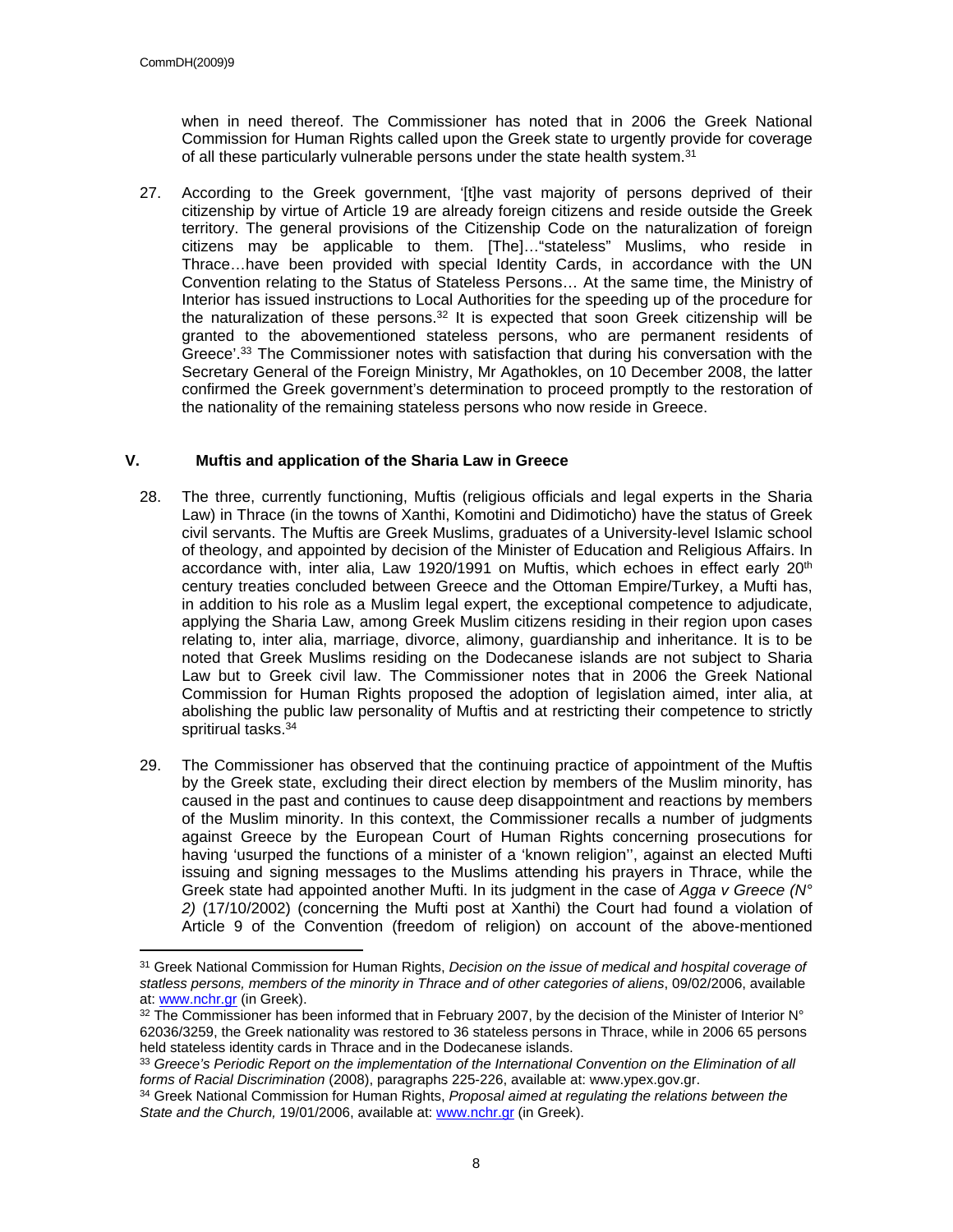prosecution. The supervision of execution of this and the similar, earlier case of Serif was concluded by the Council of Europe Committee of Ministers in 2005 following the adoption by Greece of individual as well as of general measures to prevent a similar violation of the Convention.

- 30. Nonetheless, two very similar judgments against Greece were rendered by the Court on 13 July 2006 (*Agga N° 3; Agga N° 4*),<sup>35</sup> finding anew, unanimously, violations of Article 9 of the Convention due to other prosecutions against the same applicant for the same reasons. The Court noted, as in the 2002 Agga N° 2 case, that 'the domestic courts that convicted the applicant did not mention in their decisions any specific acts by the applicant with a view to producing legal effects…[but they convicted him] on the mere ground that he had issued messages of religious content and that he had signed them as the Mufti of Xanthi'.<sup>36</sup> Hence, the convictions were not justified by a 'pressing social need', provided for by the exclusion clause of Article 9, paragraph 2, of the Convention.
- 31. The Commissioner has additionally been informed of the serious concerns that have been expressed notably by the Greek National Commission for Human Rights with regard to a number of Muslims' weddings by proxy (without the clear and express consent of the women concerned in most cases, including minors), which are allowed by the Sharia Law and in the past, at least until 2003, have been officiated by a Mufti and subsequently recorded in the state public records.<sup>37</sup> The National Commission deemed that this practice raised serious issues of compatibility of the above practice with the Greek Constitution that protects, inter alia, human dignity and the free development of one's personality, as well as with provisions of international human rights treaties ratified by Greece, such as Article 23, paragraph 3, of the International Covenant on Civil and Political Rights (ICCPR) that proscribes marriages without the 'free and full consent of the intending spouses'.<sup>38</sup>
- 32. Even more grave concerns were expressed in 2005 by, among others, the Greek National Commission for Human Rights about the wedding of a Muslim minor girl of 11 years of age. Even though under Sharia Law the minimum age of marriage is twelve years, in that case the Mufti reportedly officiated the above wedding exceptionally 'in order to protect the girl's interests'.<sup>39</sup>
- 33. The Commissioner has noted that in 2007 the United Nations Committee on the Elimination of Discrimination against Women (CEDAW) expressed its concern about 'the nonapplication of the general law of Greece to the Muslim minority on matters of marriage and inheritance', thus leading 'to discrimination against Muslim women, in contravention of the Greek Constitution and article 16 of the [Convention on the Elimination of All Forms of Discrimination against Women]. The Committee note[d] with concern the continuing phenomenon of early marriage and polygamy in the Muslim community notwithstanding the fact that they are in conflict with the Greek constitutional order and the [above] Convention'.<sup>40</sup>
- 34. The Commissioner is aware that the decision to proceed to the application of Sharia Law in family and inheritance law matters may be taken by members of the Muslim minority in Thrace, who have, in principle, the right to choose between Greek civil law and Sharia Law. It is to be noted, however, that exceptions occur in matters relating to inheritance law where

<sup>35</sup> Available at: www.echr.coe.int.

<sup>36</sup> See §28 in both *Agga N° 3* and *Agga N° 4* judgments.

<sup>37</sup> 19 such weddings were reported in 2002 and 10 in 2003, see Greek National Commission for Human

Rights, Decision on the Muslim weddings by proxy in Greece, 07/05/2003, available at: www.nchr.gr. <sup>38</sup> See also UN Human Rights Committee, General Comment N° 19, *Protection of the family, the right to marriage and equality of the spouses,* 27/07/1990, esp. paragraph 4, available at: www.ohchr.org.

<sup>39</sup> Greek National Commission for Human Rights, *Decision on the weddings of Muslim minors officiated by Muftis in Greece*, 31/03/2005, available at: www.nchr.gr.

<sup>40</sup> CEDAW, Concluding Comments on Greece, 02/02/2007, paragraph 33, available at: www.ohchr.org.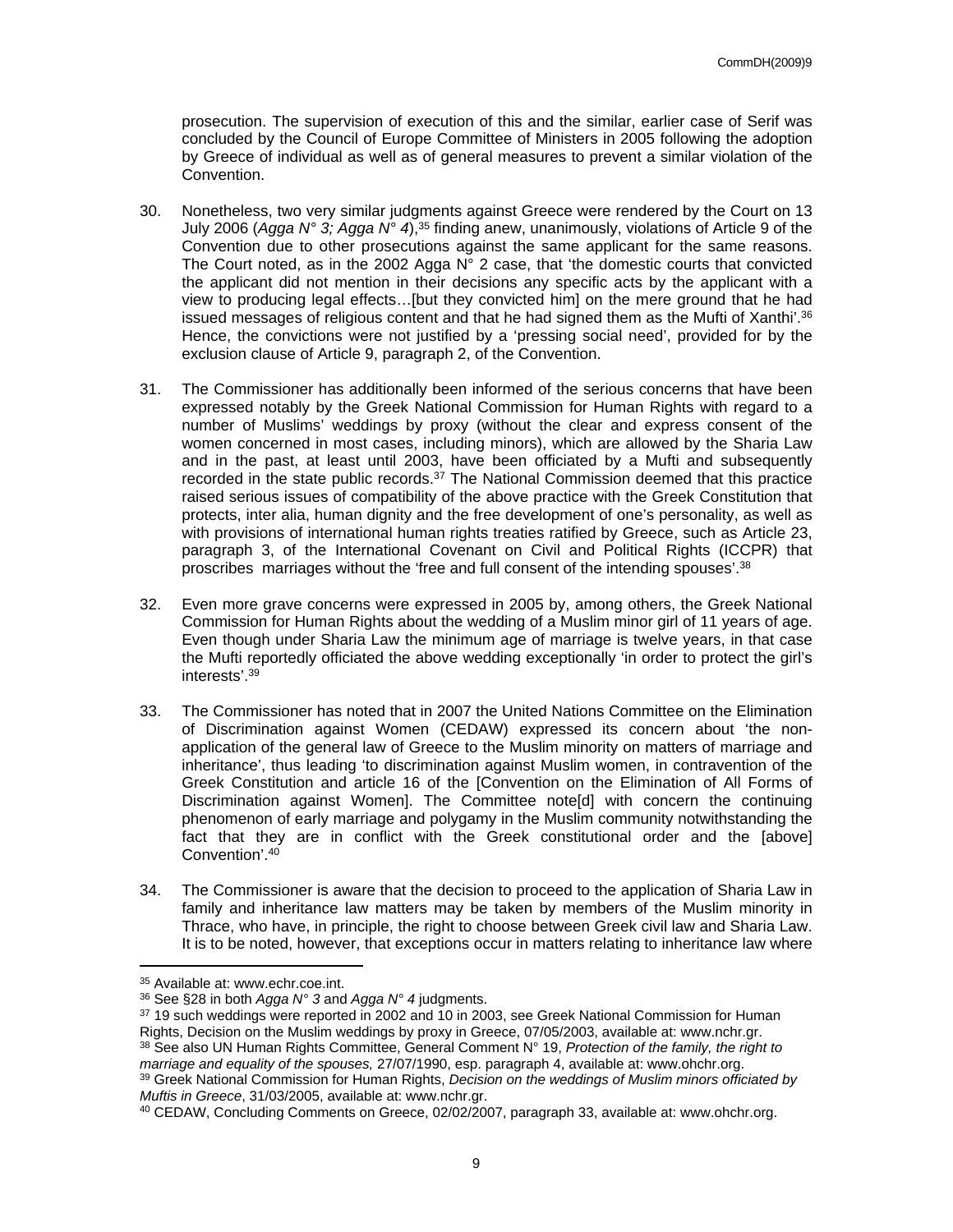the Sharia Law is strictly applied.<sup>41</sup> The Commissioner is also informed that Sharia Law should be implemented, as a matter of principle, to the extent that its rules are not in conflict with the Greek statutory and constitutional order. In fact, Law 1920/1991 (on Muftis) provides that the domestic courts, in cases of dispute, shall not enforce decisions of the Muftis which are contrary to the Greek Constitution. A recent, legal expert report, however, has cast very serious doubts over and raised grave concerns about the effectiveness of the review and control of the Mufti judicial decisions which is carried out by domestic civil courts.<sup>42</sup>

- 35. The Commissioner shares the comments of the above competent national and international human rights institutions whose reports have clearly indicated that the Sharia Law-related practice as outlined above, based notably on early 20<sup>th</sup> century treaties concluded between Greece and the Ottoman Empire and later Turkey, raises serious issues of compatibility with the undertakings of Greece following the ratification of the post-1948, core international and European human rights treaties, especially those relating to the human rights of the child and of women, which should, in any case, be effectively applied and prevail.
- 36. On many occasions during the discussion that the Commissioner held in Alexandroupolis with the aforementioned members of the Muslim minority the wish for a prevalence of and application of the 'European standards' to the Muslim minority members was stressed. In these discussions, the Commissioner was given the impression that there is a large part of the Muslim minority members who do not wish to be subject, even with the right to choose, to Sharia Law and would very much welcome its abolition in Greece. At the same time, such a development could well pave the way towards a possible direct election of a Mufti by members of the Muslim minority, a prospect that appears also to be wished for by the majority of this minority.

#### **VI. Conclusions and Recommendations**

- 37. The Commissioner is aware of the complexity of the minority questions that arise naturally in 'nation states', especially those of south-east Europe, a region where various civilisations have mixed and thrived in turbulent historical contexts. On many occasions, the emerged states there have not managed to view social pluralism as a valuable asset and source of development for all members of their societies. History has indeed shaped all nation states' past and present. It should not however confine or hamper their future development.
- 38. The Commissioner believes strongly that effective protection by states of minority groups on their territories is a necessary condition for the establishment and preservation of domestic social cohesion and international peaceful relations and cooperation of all Council of Europe member states, as provided by the Council of Europe Statute.
- 39. The Commissioner wishes to commend and encourage further action by the Greek authorities for enhancing the human rights of minorities, such as that on 'education of Muslim children' in Thrace, the existence of a special quota of 0.5% for entry into higher education of Muslim minority students and the introduction in 2006 of teaching of the Turkish language as a second foreign language in secondary education in Thrace.

<sup>&</sup>lt;sup>41</sup> By judgment 1097/2007 (16/05/2007) the Greek Supreme Court (Areios Pagos) accepted that inheritance matters of Muslim Greeks concerning unencumbered property are strictly regulated by the 'Holy Muslim Law' and never by the Greek civil code. Under 'Holy Muslim Law' inheritance is not possible, inter alia, by will. <sup>42</sup> See Y. Ktistakis, *Sharia Law and Muslim Greek Citizens*, Athens, Thessaloniki, Sakkoulas Publishers, 2006, pp. 117-124 (in Greek).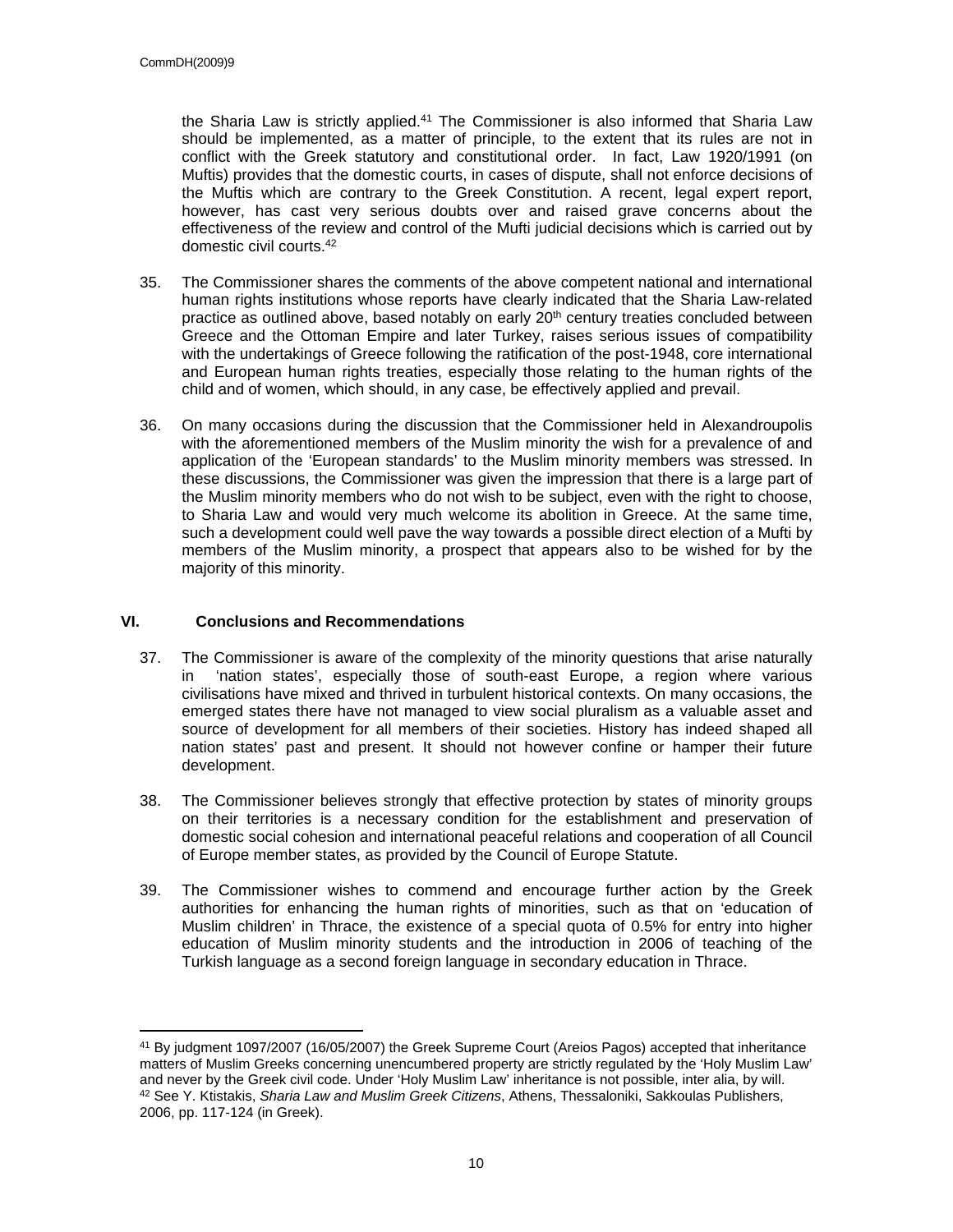- 40. Nonetheless, the Commissioner remains deeply concerned about the persistent denial by Greek authorities of the existence on Greece's territory of minorities other than the tripartite 'Muslim' one in western Thrace, despite the recommendations made so far notably by ECRI, the UN Committee on Economic, Social and Cultural Rights and the UN Human Rights Committee.
- 41. The Commissioner wishes to underline in this context that any obligations that may arise out of the 1923 Lausanne Peace Treaty, or any other early  $20<sup>th</sup>$  century treaty, should be viewed and interpreted in full and effective compliance with the subsequent obligations undertaken by the ratification of European and international human rights instruments.
- 42. The Commissioner wishes to recall that freedom of ethnic self-identification is a major principle in which democratic pluralistic societies should be grounded and should be effectively applied to all minority groups, be they national, religious or linguistic.<sup>43</sup>
- 43. The Commissioner notes that Greece, like all other Council of Europe member states, is an inherently pluralistic society. The existence in it of minority groups, be they 'national', 'religious' or 'linguistic', should be considered as a major factor, not of division, but of enrichment for the Greek society. The Commissioner would like to urge the Greek authorities to show greater receptiveness to diversity in their society and take appropriate measures that would allow members of the existing, numerically small, minority groups to be effectively self-identified and express their identities.
- 44. The existence of tensions among members and groups of a democratic society, such as that of Greece, is an inherent element of its pluralism. The answer to tensions, though, should not be the adoption of repressive measures. As noted by the European Court of Human Rights, '[t]he role of the authorities is not to remove the cause of tension by eliminating pluralism, but to ensure that the competing groups tolerate each other<sup>'.44</sup> Democracy and social cohesion are nurtured by dialogue and the promotion of the human rights principles to which Council of Europe member states should effectively adhere.
- 45. Tolerance and open, sincere dialogue between authorities and all minority groups should be nurtured and promoted as widely as possible by the national, as well as the regional and local authorities. In this regard, the Commissioner reiterates his view that the creation by the Greek government of a national human rights action plan would be highly beneficial, $45$ one in which the protection of minorities should be integrated and based notably on the principles of the Framework Convention for the Protection of National Minorities (FCNM), which was signed by Greece on 22 September 1997.
- 46. In this context, the Commissioner calls upon the Greek government to create a consultative mechanism, at national, regional and local levels, which would ensure an institutionalised, open, sincere and continuous dialogue with representatives of different minorities and/or representatives of individual minority groups. These consultative bodies should have a clear legal status and be inclusive and representative.<sup>46</sup>

<sup>43</sup> See also UN CERD General Recommendation No 8: *Identification with a particular racial or ethnic group,* 22/08/90: 'The Committee…[i]s of the opinion that such identification shall, if no justification exists to the contrary, be based upon self-identification by the individual concerned', available at: www.ohchr.org. <sup>44</sup> See judgment in the case of *Serif v Greece*, judgment of 14/12/1999, paragraph 53.

<sup>45</sup> See Council of Europe Commissioner for Human Rights, Viewpoint, 'Concrete and comprehensive action plans are needed to ensure implementation of human rights', 03/11/2008, available at: www.coe.int/commissioner.

<sup>46</sup> See Advisory Committee of the FCNM, *Commentary on the Effective Participation of Persons belonging to National Minorities in Cultural, Social and Economic Life and in Public Affairs*, 05/05/2008, paragraphs 106- 119, available at:

www.coe.int/t/dghl/monitorings/minorities/3\_FCNMdocs/PDF\_CommentaryParticipation\_en.pdf.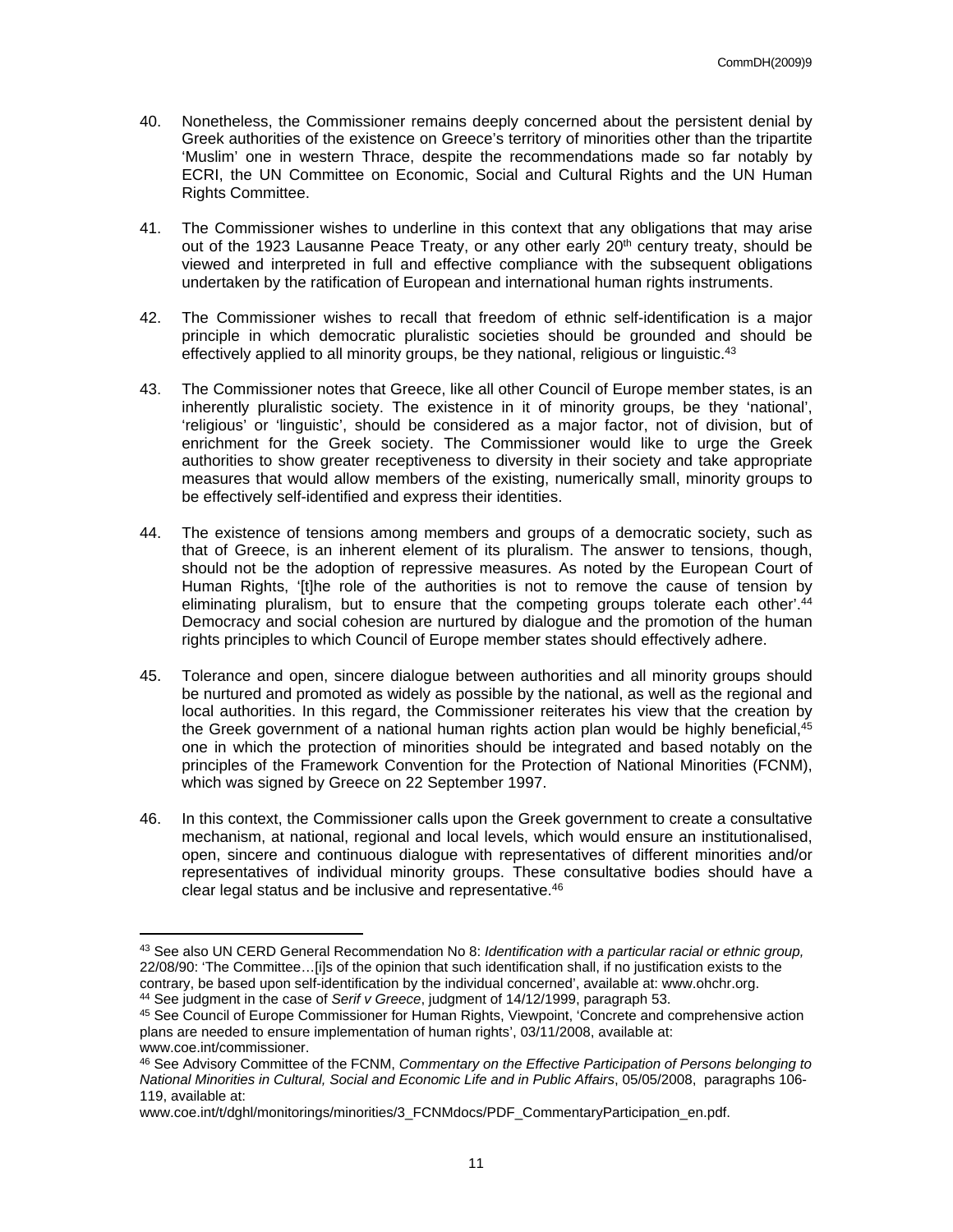- 47. The Commissioner recalls the similar recommendation made by the previous Commissioner in his 2002 and 2006 reports on Greece, and urges once again the Greek authorities to proceed, as soon as possible, to the ratification by Greece of the FCNM and accession to the 1992 European Charter for Regional or Minority Languages<sup>47</sup>. The Commissioner is in no doubt that the incorporation of these important Council of Europe treaties will be a major step towards the advancement of minority protection in Greece and will set an example.
- 48. As regards in particular freedom of association, the great importance for democracy of the freedom of establishment and functioning of associations 'seeking an ethnic identity or asserting a minority consciousness' has been emphasised by the European Court of Human Rights.<sup>48</sup>
- 49. The Commissioner recalls the European Court of Human Rights' guiding principles, according to which '[t]he harmonious interaction of persons and groups with varied identities is essential for achieving social cohesion. It is only natural that, where a civil society functions in a healthy manner, the participation of citizens in the democratic process is to a large extent achieved through belonging to associations in which they may integrate with each other and pursue common objectives collectively… freedom of association is particularly important for persons belonging to minorities, including national and ethnic minorities… Indeed, forming an association in order to express and promote its identity may be instrumental in helping a minority to preserve and uphold its rights'.<sup>49</sup>
- 50. Needless to say that there exists always a possibility for states to impose restrictions upon the right to freedom of association, in accordance with Article 11, paragraph 2, of the European Convention on Human Rights. However, it has to be stressed, in the words of the Court, that this 'power must be used sparingly, as exceptions to the rule of freedom of association are to be construed strictly and only convincing and compelling reasons can justify restrictions on that freedom'.<sup>50</sup>
- 51. In addition, it is recalled that under Article 27 of the International Covenant on Civil and Political Rights (ICCPR), which was ratified by Greece on 5 May 1997, in all states parties where 'ethnic, religious or linguistic minorities exist', members of such minorities may not be denied the right, 'in community with the other members of their group, to enjoy their own culture, to profess and practise their own religion, or to use their own language'.
- 52. In this regard, it is to be noted that the UN Human Rights Committee has clarified that under the above provision of the ICCPR a state party 'is under an obligation to ensure that the existence and the exercise of [the above right] are protected against their denial or violation'. The UN Human Rights Committee has stressed that '[a]lthough the rights protected under article 27 are individual rights, they depend in turn on the ability of the minority group to maintain its culture, language or religion. Accordingly, positive measures by States may also be necessary to protect the identity of a minority and the rights of its members to enjoy and develop their culture and language and to practise their religion, in community with the other members of the group'.<sup>51</sup> Similar provisions are found in the Framework Convention for the Protection of National Minorities (FCNM) (see e.g. Article 5),<sup>52</sup> which was signed by Greece on 22 September 1997 but has not as yet been ratified.

<sup>50</sup> Grand Chamber judgment in the case of *Gorzelik and others v Poland*, 17/02/2004, paragraphs 94-95. <sup>51</sup> United Nations Human Rights Committee, General Comment No. 23: *The rights of minorities*, 08/04/1994,

<sup>47</sup> Text available at: http://conventions.coe.int/.

<sup>48</sup> See Grand Chamber judgment in the case of *Gorzelik and others v Poland*, 17/02/2004, paragraph 92. <sup>49</sup> Ibid. paragraphs 92-93. See also Advisory Committee of the FCNM, *Commentary on the Effective* 

*Participation of Persons belonging to National Minorities in Cultural, Social and Economic Life and in Public Affairs*, 05/05/2008, available at: www.coe.int/t/dghl/monitorings/minorities/default\_en.asp.

paragraphs 6.1, 6.2, available at: [www.ohchr.org](http://www.ohchr.org). 52 Text available at: http://conventions.coe.int/.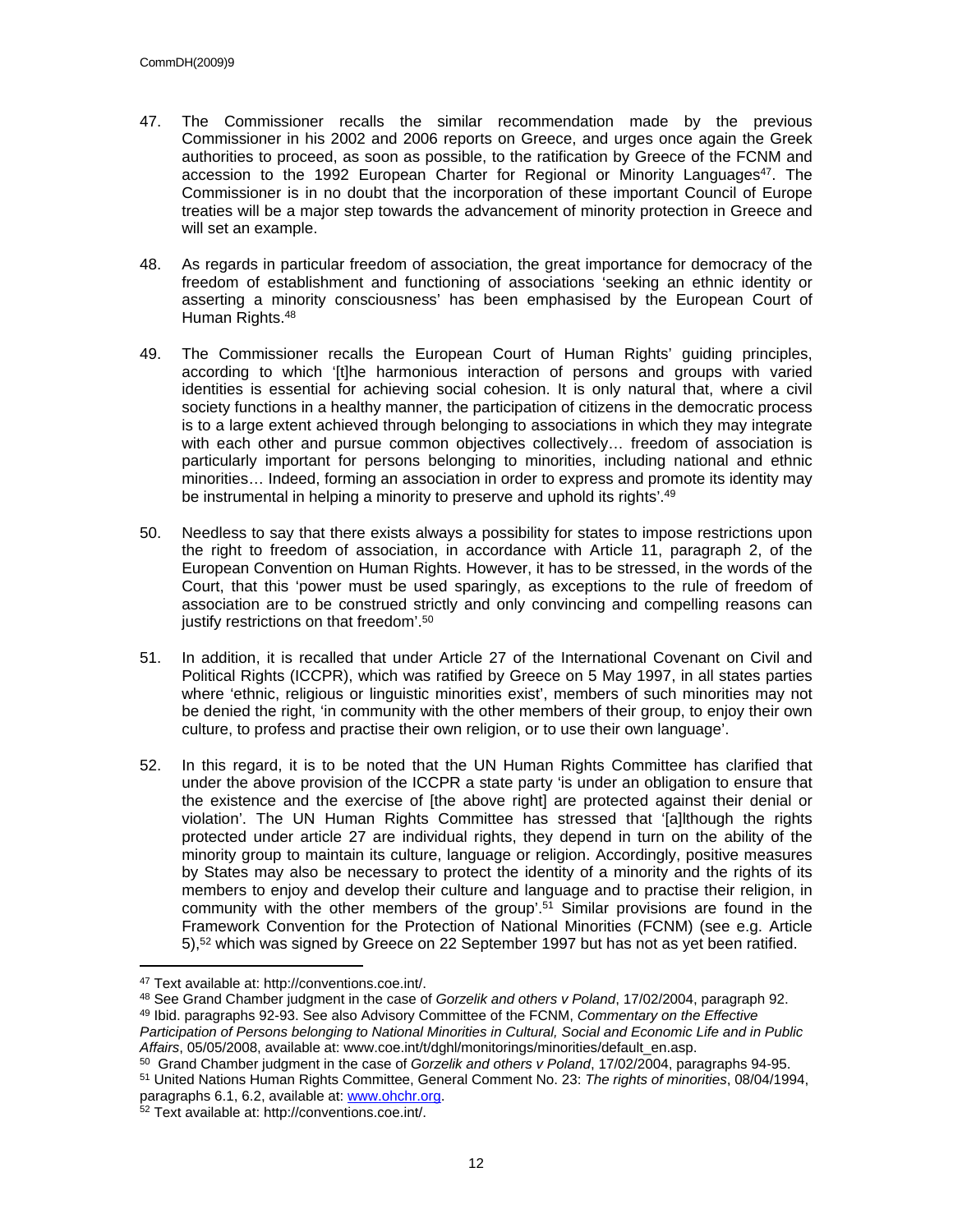- 53. Indeed, the right to freedom of association is one of the fundamental prerequisites for the harmonious functioning of European democratic societies which are characterised by inherent pluralism that, in turn, should always be accompanied by tolerance and broadmindedness.<sup>53</sup> The essential contribution made by non-profit-making associations, such as non-governmental organisations, to the development and realisation of democracy and human rights was recently highlighted also by the Committee of Ministers in its Recommendation CM/Rec(2007)14 *on the legal status of non-governmental organisations in Europe.*<sup>54</sup>
- 54. The Commissioner follows closely and remains concerned by the over-restrictive practice of Greek courts which by having proceeded to a preventive, in effect, control of certain applicant minority associations have refused to register them in accordance with the Civil Code, even though Article 12 of the Greek Constitution expressly proscribes the imposition of 'prior authorisation' on the formation of non-profit-making unions and associations.
- 55. Of even greater concern has been the radical measure of the dissolution of the minority association 'Turkish Union of Xanthi', even though this had been registered and operated in Greece under this name since 1936.
- 56. The Commissioner remains deeply concerned about all the aforementioned applications lodged with the European Court of Human Rights and the latter's subsequent, unanimous judgments against Greece concerning restrictions of minority members' freedom of association, which are unnecessary in a democratic society. All these cases have further strained the Court's long overburdened docket, instead of having being promptly resolved at national level, in accordance with the Court's long-established case law.
- 57. The Commissioner calls upon the Greek authorities to adopt urgently all necessary measures in order to make possible the operation of all minority associations, in full alignment with the European Convention on Human Rights, a ratified treaty that enjoys a supra-statutory status under Article 28, paragraph 1, of the Greek Constitution.
- 58. As regards the persons who were deprived of Greek nationality under former Article 19 of the Greek Nationality Code and remain in Greece, the Commissioner welcomes the efforts made by the Greek authorities and urges them to proceed to the immediate restoration of their nationality. Particular care should also be provided by the competent authorities to any of these persons who are elderly and/or with limited financial resources to cover welfare and medical services of which they are in need. As for the denationalised persons who have remained abroad and are not willing to return, the Commissioner calls upon the authorities to consider the possibility of providing them, or their descendants, with satisfaction, in accordance with the general principles of international law.
- 59. In this context, the Commissioner calls upon the Greek authorities to proceed promptly to the ratification of the 1997 European Convention on Nationality, which was signed on 6 November 1997, the 1963 Fourth Protocol to the European Convention on Human Rights and the 1961 UN Convention on the Reduction of Statelessness.
- 60. With regard to the appointed Muftis and their application of the Sharia Law, the Commissioner recommends that Greece institutionalise an open, sincere and continuous dialogue with representatives of the Muslim minority on all matters affecting their everyday

<sup>53</sup> See, inter alia, European Court of Human Rights, judgment in the case of *Handyside v United Kingdom*, 07/12/1976, paragraph 49.

<sup>54</sup> Available at: [www.coe.int/t/cm.](http://www.coe.int/t/cm) See also Council of Europe Commissioner for Human Rights, Conclusions on the seminar on *the role of civil society in the consolidation of modern democracy*, 14/05/2002, available at: www.coe.int/commissioner.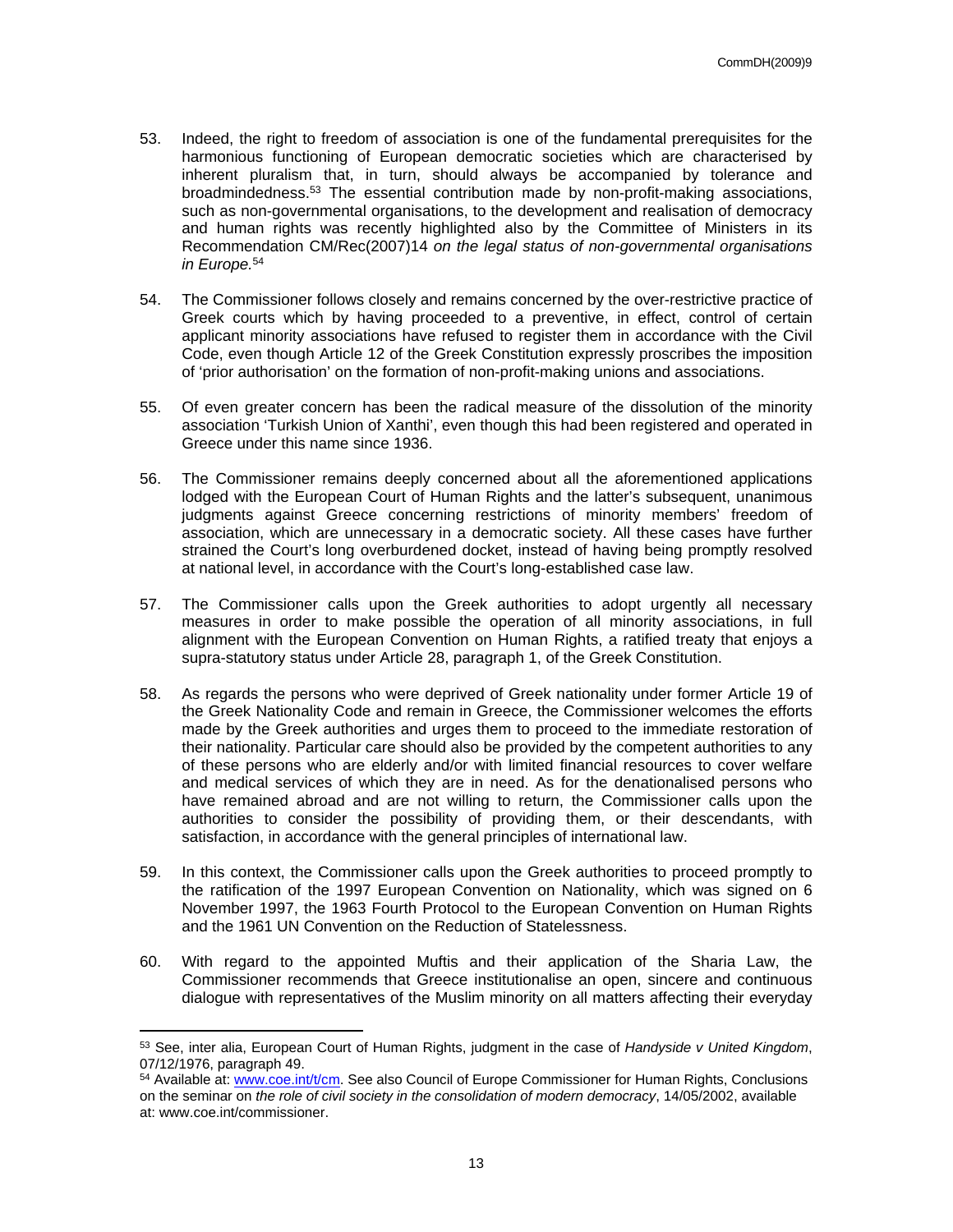life and human rights. Any solutions to the issues raised in the present Report should be reached following consultations with the minority concerned and in accordance with the wish of the majority of its members.

- 61. The Commissioner, however, wishes to note that he is favourably positioned towards the withdrawal of the judicial competence from Muftis, given the serious, aforementioned issues of compatibility of this practice with international and European human rights standards, and towards the subsequent, direct election of the Muftis (solely as Sharia Law experts) by the members of the Muslim minority, in conformity with Article 15 and the standards set by the Advisory Committee of the Framework Convention for the Protection of National Minorities.<sup>55</sup> In the meantime, the Greek authorities are urged to take promptly all necessary measures for strengthening the substantive review and control by domestic courts of the Muftis' judicial decisions so that they are effectively and fully in line with the standards of international and European human rights law.
- 62. Finally, the Commissioner wishes to stress that he will continue to follow closely relevant developments and intends to take all necessary measures, in accordance with his mandate as an independent and impartial institution of the Council of Europe, in order to promote the effective implementation of the Council of Europe standards relating to minority and human rights protection. The Commissioner stands ready to continue a sincere, constructive dialogue with and assist the Greek authorities in their efforts to remedy the shortcomings that were outlined in the present Report.

<sup>55</sup> See, inter alia, Advisory Committee of the FCNM, *Commentary on the Effective Participation of Persons belonging to National Minorities in Cultural, Social and Economic Life and in Public Affairs*, 05/05/2008, www.coe.int/t/dghl/monitorings/minorities/3\_FCNMdocs/PDF\_CommentaryParticipation\_en.pdf.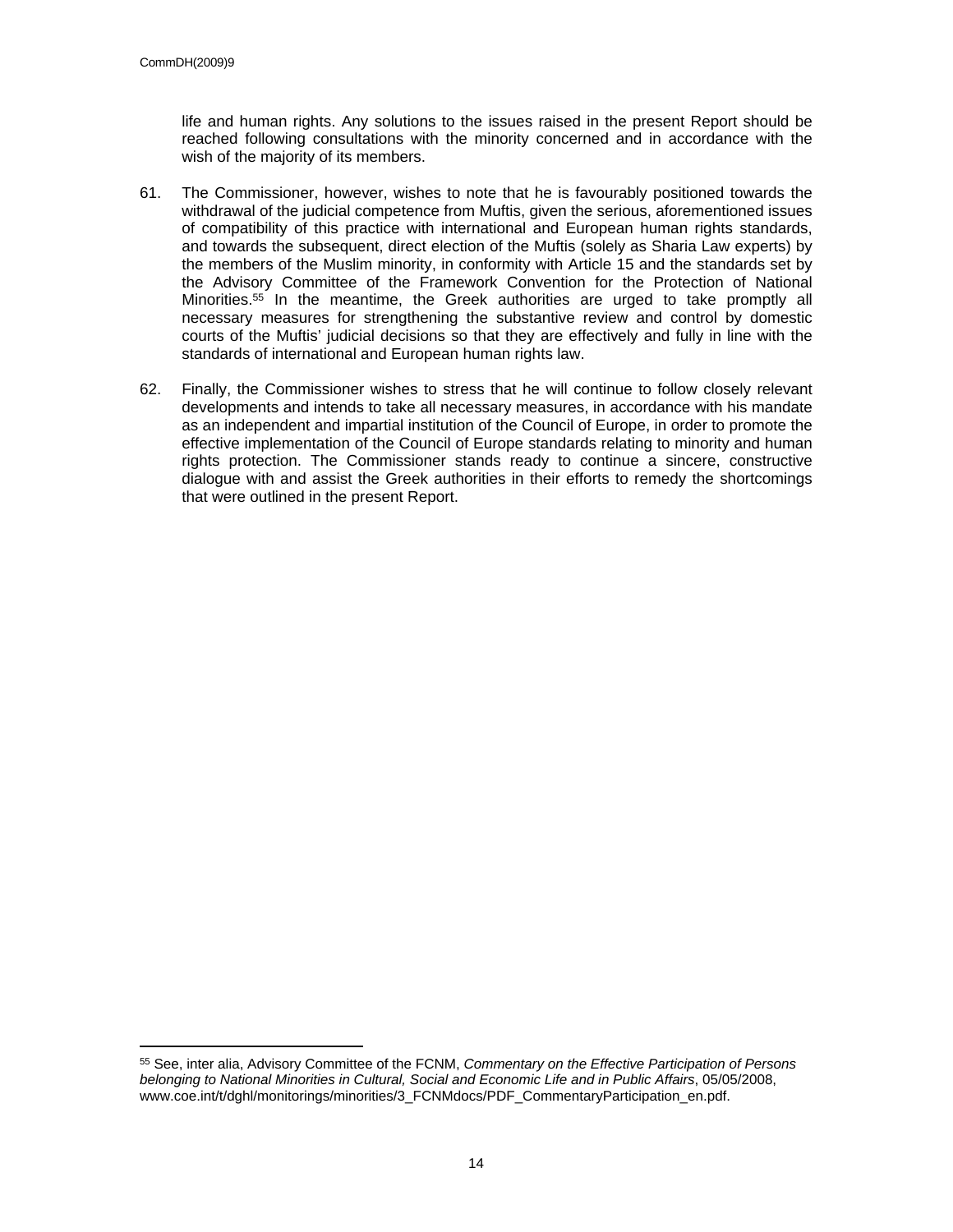#### **Appendix**

### **COMMENTS OF THE GREEK AUTHORITIES ON THE DRAFT REPORT OF THE COMMISSIONER FOR HUMAN RIGHTS OF THE COUNCIL OF EUROPE FOLLOWING HIS VISIT TO GREECE ON 8-10 DECEMBER 2008 (ISSUE REVIEWED: HUMAN RIGHTS OF MINORITIES)**

Commissioner Hammarberg's report touches upon a variety of aspects within the context of the protection of minorities. It also raises the vital question of recognition of minorities.

Based on the Commissioner's report, Greece would like to note the following:

#### *1. Muslim minority in Thrace*

Greece's policy towards the Muslim minority in Thrace is being pursued on the basis of the following paramount principles and considerations:

Full respect for Greece's obligations under both the 1923 Treaty of Lausanne, which establishes the status of the Muslim minority in Thrace, and the contemporary universal and regional human rights treaties. In conformity with the principles of equality before the law and equal enjoyment of civil rights, the Members of the Muslim minority in Thrace enjoy the same rights and are subject to the same obligations as their fellow Christian citizens.

In almost all successive parliamentary elections held since 1927, Muslims have been elected to Parliament either with the governing party or the opposition or, in most cases, on both sides of the chamber, while Muslims participate in all the levels of the Local Administration in Thrace;

Furthermore, positive measures, such as the two quotas (0,5%) for admission of minority students to Universities and for employment in the public sector, in accordance with modern standards in the field of minority protection, have been enacted;

Also, all steps have been taken in order to enable members of the Muslim minority, especially women and young persons, to be beneficiaries of nation-wide programmes and projects, co-financed by the European Union, designed for vulnerable social groups, in particular on gender equality, combating racism and xenophobia, equal opportunities, access to employment and inter-cultural dialogue.

The Muslim minority has, over the last fifteen years, reaped all the benefits of Greece's long membership in the European Union, as have all other Greek citizens. This has been, and continues to be, a tangible proof of Greece's commitment to ensure the smooth integration of the minority in the social, economic and educational fabric of the country.

#### *2. Claims on the existence of a so-called "Macedonian" minority in Greece*

There is no 'Macedonian' minority in Greece. In this regard, Greece reiterates its position, that any recommendation by UN treaty bodies and, *a fortiori*, by other monitoring mechanisms, on the protection of rights of persons claiming to belong to a "minority" cannot determine the existence of a minority group or impose on States an obligation to officially recognize a group as a "minority".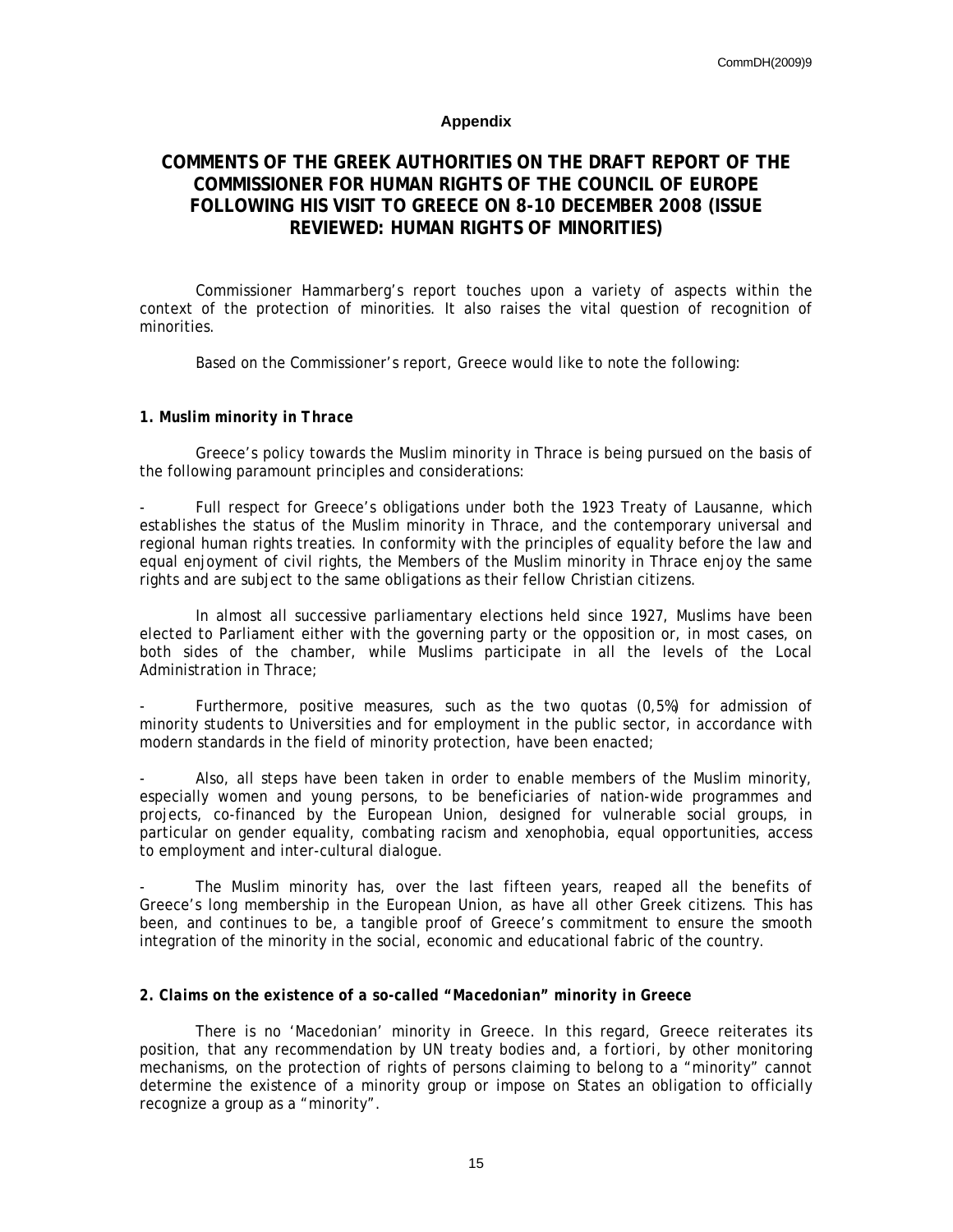As the Grand Chamber of the European Court of Human Rights stated in the Gorzelik v. Poland case, "a definition [of "national minority"] would be very difficult to formulate. In particular, the notion is not defined in any international treaty, including the Council of Europe Framework Convention (see … for example, Article 27 of the United Nations International Covenant on Civil and Political Rights, Article 39 of the United Nations Convention on the Rights of the Child and the 1992 United Nations Declaration on the Rights of Persons Belonging to National or Ethnic, Religious and Linguistic Minorities). Likewise, practice regarding official recognition by States of national, ethnic or other minorities within their population varies from country to country or even within countries."; " … it cannot be said that the Contracting States are obliged by international law to adopt a particular concept of "national minority" in their legislation…".

Within this context, it should be stressed that the non-recognition by Greece of certain groups as "minorities" is founded on solid legal and factual grounds, objective criteria and specific circumstances. At the same time, Greece fully respects the human rights of all individuals, including those who claim to belong to a "national minority", even if this claim is unsubstantiated.

It should be noted, that in Greece, any individual who claims to belong to a distinct ethnic or cultural group is free to do so without fear of any negative consequences. Subjective claims or perceptions of a small number of individuals, which are not based on objective facts or criteria, do not establish by themselves a respective obligation of the State to officially recognize a group as a minority and to guarantee to its members specific minority rights, additional to the human rights and fundamental freedoms guaranteed by the Greek Constitution and the relevant international and regional human rights treaties.

It is worth stressing that in Greece all of its citizens enjoy the right, both in law and in practice, to freely participate in the economic, social, cultural and political life of the country. Traditional festivities and cultural events are being held regularly in the region of Florina and form integral part of the local population's culture.

The above-mentioned festivities and events include a small group of Greek citizens, who also speak a Slavic dialect and who live in this area. Over the years, this group, which forms an integral part of the local population, has been subjected to political exploitation by entities outside Greece within a rather political context. This political approach surfaced in form of a minority-agenda propagated by only a few of this group's members.

#### *3. Minorities and the right to freedom of association (paras. 14-20).*

In order to dismiss any misunderstandings about compliance by Greece with the right of freedom of association, it should be stressed that in Thrace a large number of Muslim minority associations and NGOs have already been registered by the competent courts and operate unimpeded, in order to protect, highlight and promote all aspects of the cultural, educational and economic life of that minority. A number of Muslim minority cultural associations have been registered by the competent courts in 2008.

In that respect, the wording of the report (para. 16) implies that there is a significant number of applications before the Court containing allegations about violations by Greece of Article 11 of the Convention. The truth is that, only three judgments of the ECHR concerning an equal number of associations have been rendered. No other applications have been communicated to the Greek authorities. At present, some of these cases are pending before the competent Greek Courts. The government is considering ways and means to implement the judgements of the ECHR.